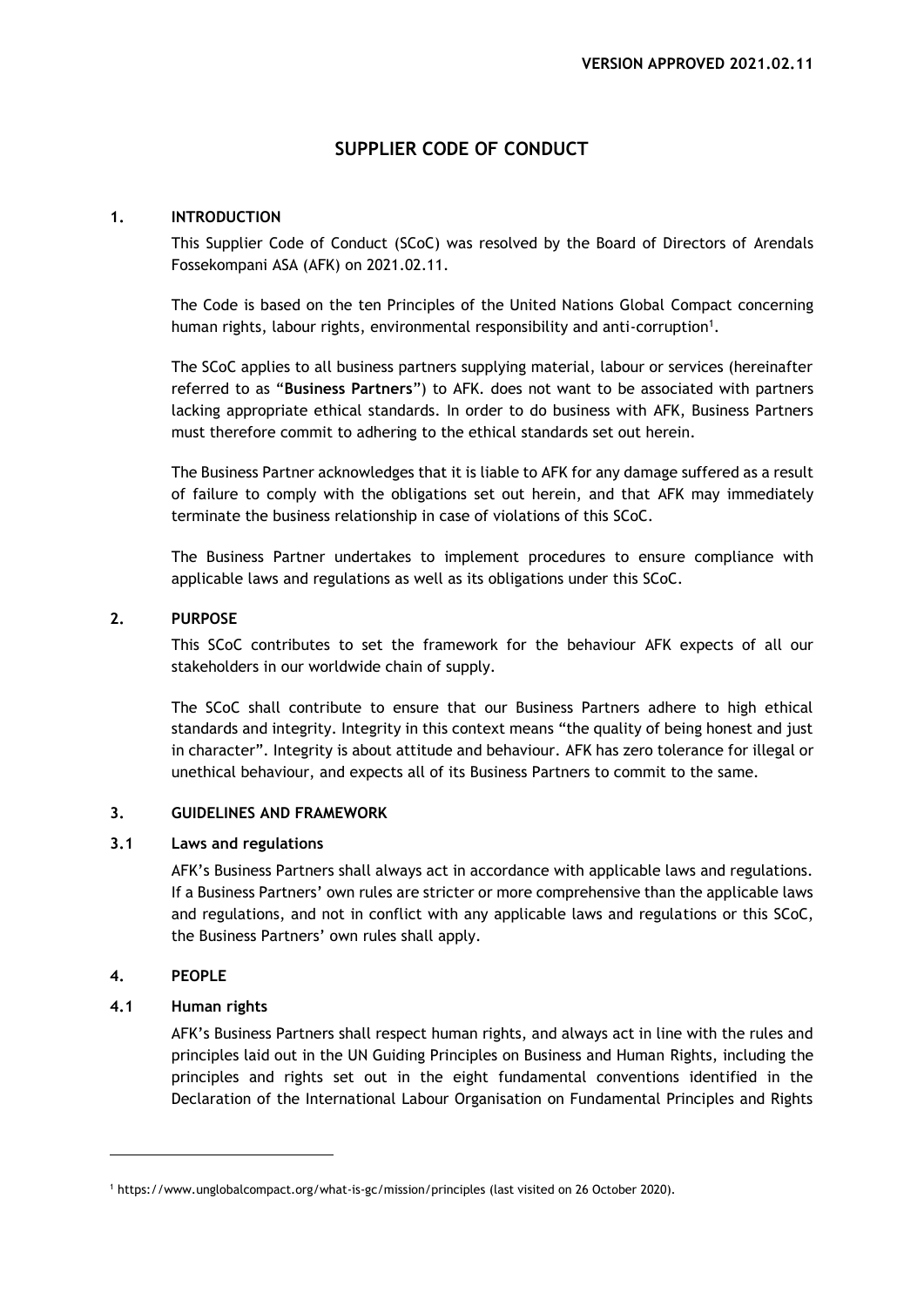at Work<sup>2</sup> and the International Bill of Human Rights, and the OECD Guidelines for Multinational Enterprises<sup>3</sup>.

#### **4.2 Prohibition of child labour**

We do not accept any form of child labour or that children below the lawful minimum age for admission to employment are engaged in our or our Business partners' business. If persons below the age of 18 are involved, we demand special precautions to safeguard their health, security and rights. Persons below the age of 18 shall not perform dangerous or night time labour, and their work shall not inflict damage on their education or development. AFK and its Business Partners fully support, and will act in accordance with, the UN Convention on the Rights of the Child<sup>4</sup>.

#### **4.3 Labour rights, health and safety**

AFK does not accept any involuntary labour, and expects all its Business Partners to comply with all fundamental labour rights and applicable laws and regulations. Business Partners shall ensure fair salaries, safe working conditions (including necessary supervision and protection from fire and other dangers), the right to organize, a good workplace environment, and have in place a whistleblowing procedure for the reporting concerns by employees.

#### **4.4 Hazardous substances and conflict materials**

AFK and its Business Partners shall comply with applicable laws and regulations regarding the use, prohibition and restriction of hazardous substances and shall avoid the use of conflict materials, i.e. materials that originate from conflict areas and contribute to fund governments and movements which violate fundamental human rights.

#### **4.5 Discrimination and harassment**

Any kind of discrimination due to gender, ethnicity, national origin, descent, skin colour, language, religion, sexual orientation, family situation or disability is not accepted in AFK or any of its Business Partners. All people shall at any time be treated with respect and dignity.

#### **5. ENVIRONMENT**

AFK applies guidelines based on the environmental standards incorporated in the Ten Principles of the UN Global Compact<sup>5</sup>.] AFK expects its Business Partners to be committed to environmental sustainability by continuously improving energy efficiency and minimizing discharge, emissions and waste, and to otherwise adhere to applicable laws and regulations to minimize environmental impact and prevent danger to the environment.

Business Partners shall have the necessary permits to conduct their business and comply with applicable law and regulations related to all use of products, chemicals and equipment in their business. Business partners are expected to have in place appropriate measures to avoid injury to persons.

<sup>&</sup>lt;sup>2</sup> <https://www.ilo.org/declaration/lang--en/index.htm> (last visited on 26 October 2020).

<sup>3</sup> <https://www.oecd.org/corporate/mne/> (last visited on 26 October 2020).

<sup>4</sup> <https://www.ohchr.org/en/professionalinterest/pages/crc.aspx> (last visited on 26 October 2020).

<sup>5</sup> <https://www.unglobalcompact.org/what-is-gc/mission/principles> (last visited on 26 October 2020).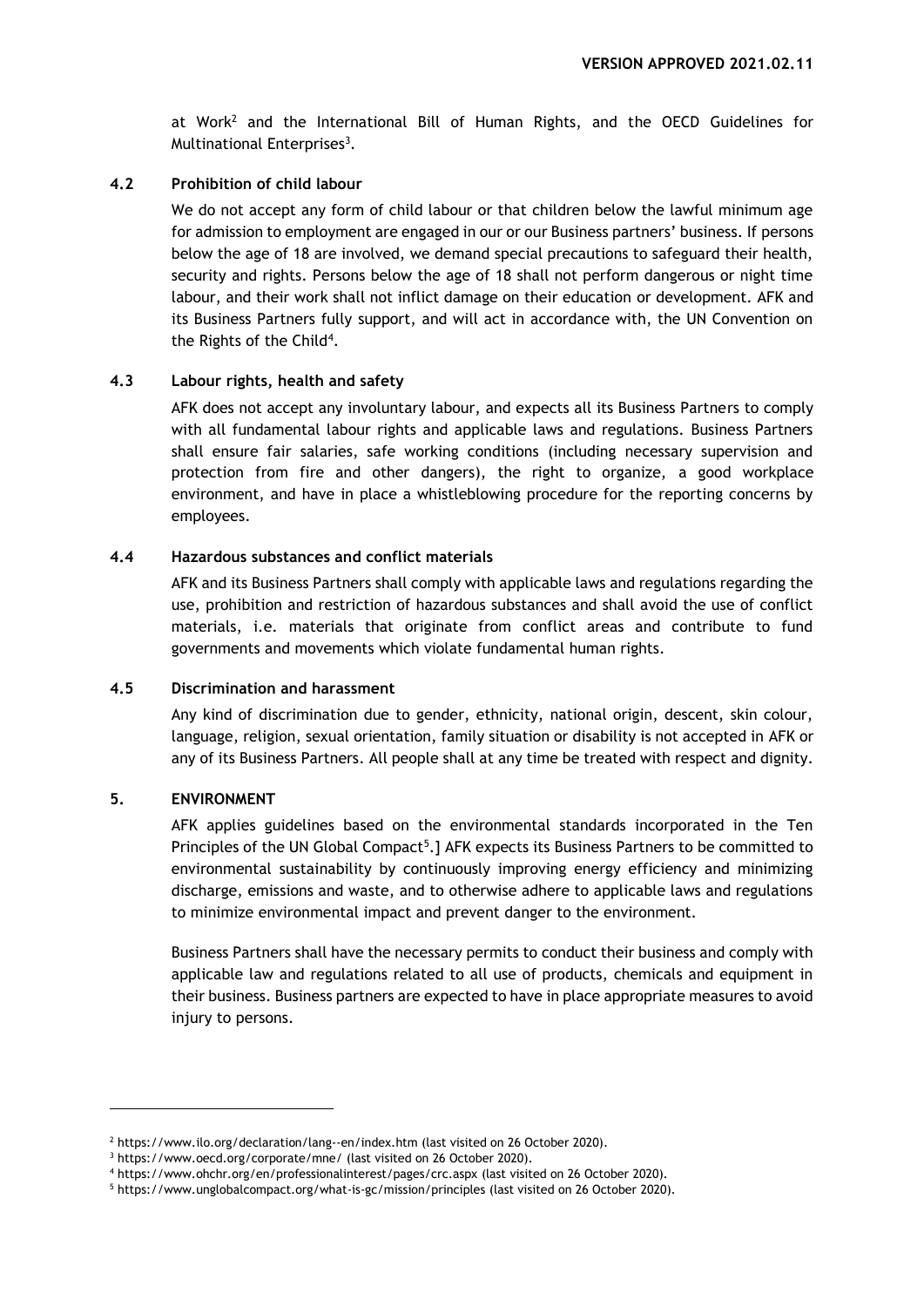#### **5.1 Anti-bribery and corruption**

AFK does not tolerate bribery or corruption in any form, neither in its own business activities nor of its Business partners. Bribery, corruption and facilitation payments (paying "a small token", usually for services someone is entitled to receive) are strictly prohibited, whether with public officials or private business partners. Business Partners shall not directly or indirectly offer, give or accept any advantage which may be considered to be improper and shall at all times comply with applicable laws and regulations.

Under certain circumstances, it may be difficult to draw the line between acceptable and common advantages in a business relationship, e.g. a modest business lunch after a conference, and an improper advantage. For its own employees, AFK has therefore established guidelines such as:

- All gifts and hospitality, except promotional items of minimal value, given or received by AFK employees shall be registered in the Company's Gift and Hospitality Register / reported to Ingunn Ettestøl.
- Cash gifts are never allowed. Other gifts may only be given or accepted if they are considered to be of moderate value in a local context, and would usually be subject to pre-approval.
- Offering or accepting hospitality is only be acceptable where this has a clear business purpose, the host is present and the cost is reasonable.
- Travel and accommodation shall always be paid by the employer, not by a third party.

AFK expects its Business Partners to adhere to the principles set out above or to certify that they have adequate procedures in place to combat bribery and corruption.

#### **6. ANTI-MONEY LAUNDERING**

Money laundering occurs when funds from illegitimate sources are channelled into legitimate business activities and the financial market. AFK opposes all forms of money laundering and expects its Business Partners to comply with all applicable anti-money laundering laws and regulations. This includes having adequate measures in place to allow for the identification and correct handling of potentially illegitimate funds, for example by the establishment of due diligence procedures for new business relationships. This includes adequate diligence on business partners by our Business Partners.

# **7. TRADE SANCTIONS AND EXPORT CONTROL**

Trade sanctions and export control regimes are becoming increasingly complex and are imposed on a variety of sectors, countries and persons. Such laws may impose restrictions on the sale, shipment, electronic transfer, provision, or disclosure of information, software, goods, assets, funds, and services across national borders or involving parties subject to trade sanctions.

AFK's Business Partners are expected to comply with trade sanctions and export control laws and regulations imposed by the UN, US and EU in addition to trade sanctions and export control regimes applicable to the business relationship between AFK and the Business Partner.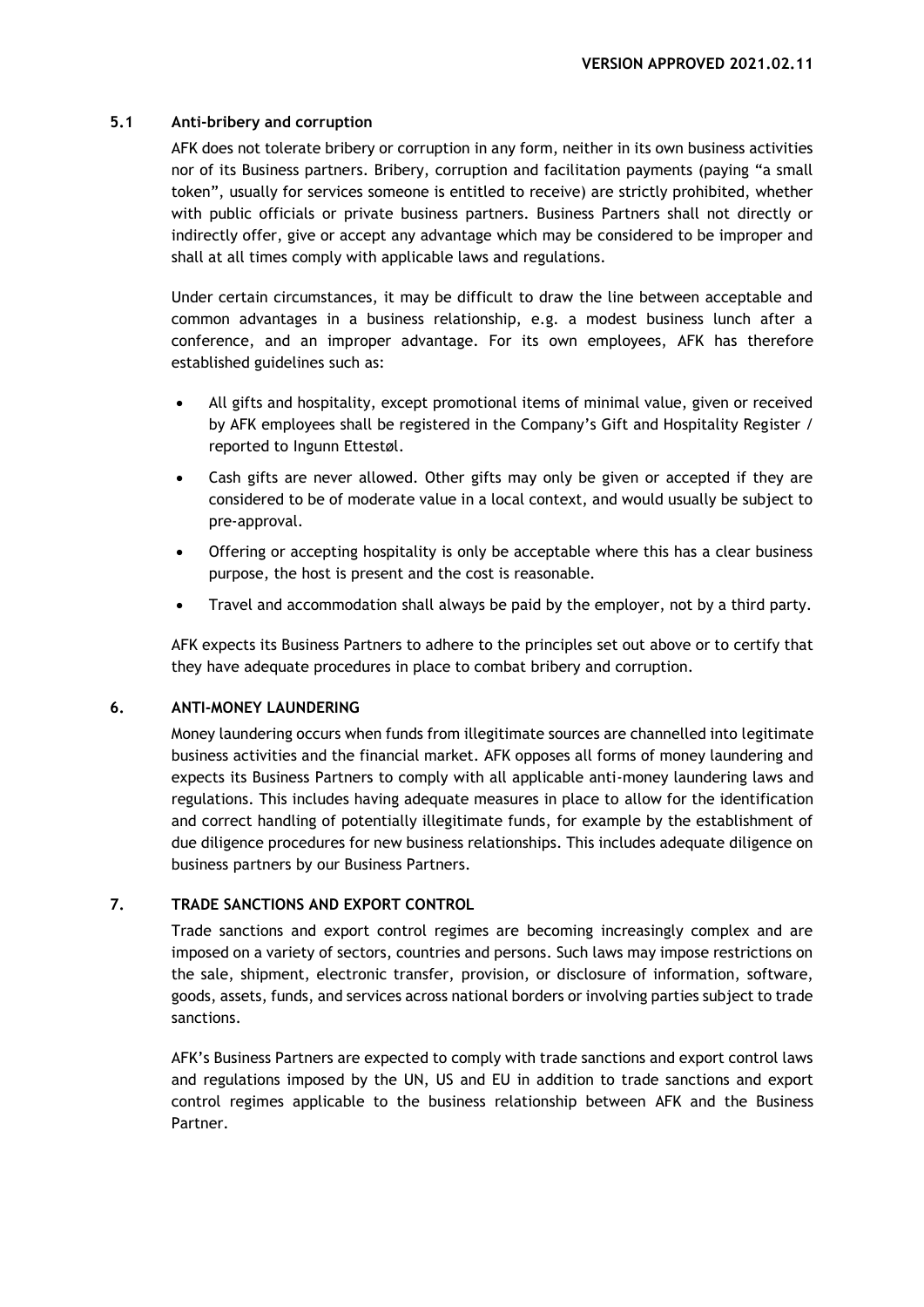#### **8. FAIRNESS AND COMPETITION**

AFK's Business Partners shall at all times ensure to be trustworthy, honest and fair in all dealings and safeguard that possible conflicts of interest are handled appropriately.

AFK has no tolerance for violations of applicable competition laws and regulations in any country and expects fair competition among its Business Partners. This includes inter alia not taking part in or supporting illegal cooperation on pricing, illegal market sharing, abuse of a dominant position or any other activity that constitute breach of applicable competition laws and regulations. Business Partners shall also refrain from sharing sensitive information with third parties and particularly competitors.

#### **9. HANDLING OF INFORMATION**

#### **9.1 Data protection, confidentiality and trade secrets**

Business Partners are expected to comply with applicable laws and regulations with regard to data protection, confidentiality and trade secrets.

In particular, Business Partners shall not disclose sensitive business information or trade secrets provided to them by AFK regarding the company, its products and its operations to third parties, unless AFK has given its explicit written consent to the disclosure in question. AFK expects that such information is not passed on to any third party even after the business relationship has been terminated.

# **9.2 Responsible use of social media and other media communications**

Social media channels such as Facebook, Instagram and LinkedIn allow for communication, promotion, discussions and information sharing and are increasingly used in business contexts. AFK expects its Business Partners to refrain from publishing information, logos or other material belonging to AFK without its express written consent. Neither should material that can be associated with AFK or its employees be published without the consent of AFK and parties involved. This applies, in principle, also to statements to the media.

# **10. COOPERATION WITH THIRD PARTIES**

Business Partners shall, to the extent possible, promote the implementation of the principles set out in this SCoC by its own business relationships such as subcontractors, suppliers and third party representatives.

Furthermore, Business Partners shall ensure that they have adequate procedures for their cooperation with third parties, including, for example, appropriate due diligence before establishing a new business relationship. In any case, Business Parties are expected to ensure that their agreements with their business relations:

- (a) are in writing,
- (b) the services to be performed are specifically described, and
- (c) the compensation is considered proportional to the services received.

#### **11. REPORTING CONCERNS**

AFK encourages transparency and Business Partners and their employees are expected to report any concerns about potential violations of this SCoC or applicable laws and regulations to AFK without delay.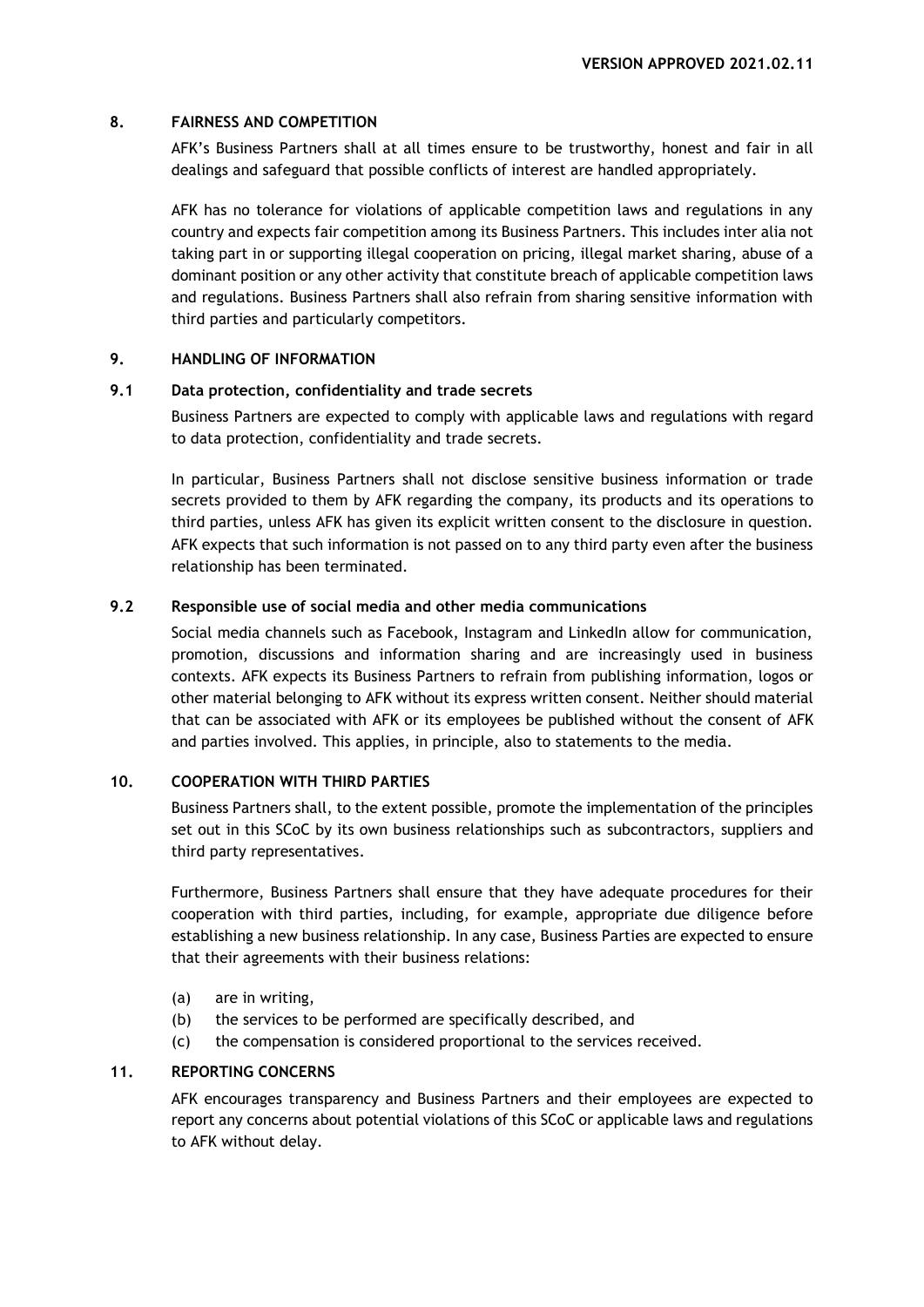The information reported and the identity of the whistle blower will be treated confidentially to the extent possible and permitted by applicable laws and regulations. AFK will endeavour to protect whistle blowers against retaliation. AFK may, however, disclose information to competent authorities to the extent appropriate.

# **12. AUDIT RIGHTS**

In order to ensure compliance with the SCoC and strengthen ethical conduct throughout its supply chain, AFK or any independent audit company mandated by it may, from time to time, perform an inspection/audit of the conduct of its Business Partners with or without prior notice. For this purpose, Business Partner shall immediately upon request share documentation on compliance with the SCoC and applicable laws and regulations and allow access to its premises.

# **13. TERMINATION RIGHT**

AFK may decide to immediately terminate the business relationship with its Business Partner in the event of a violation of the SCoC or applicable laws and regulations by the Business Partner.

# **14. UPDATE OF THE SCOC**

This SCoC shall be subject to continuous development and updates based on the at all times applicable laws and regulations, conventions, principles, standards and other relevant framework for ethical business conduct, as well as any areas of compliance and integrity risks identified for AFK and its Business Partners.

Business Partners shall collaborate in this work, by suggesting necessary amendments to Ingunn Ettestøl with AFK and by committing to adhere to the SCoC published by AFK on its homepage.